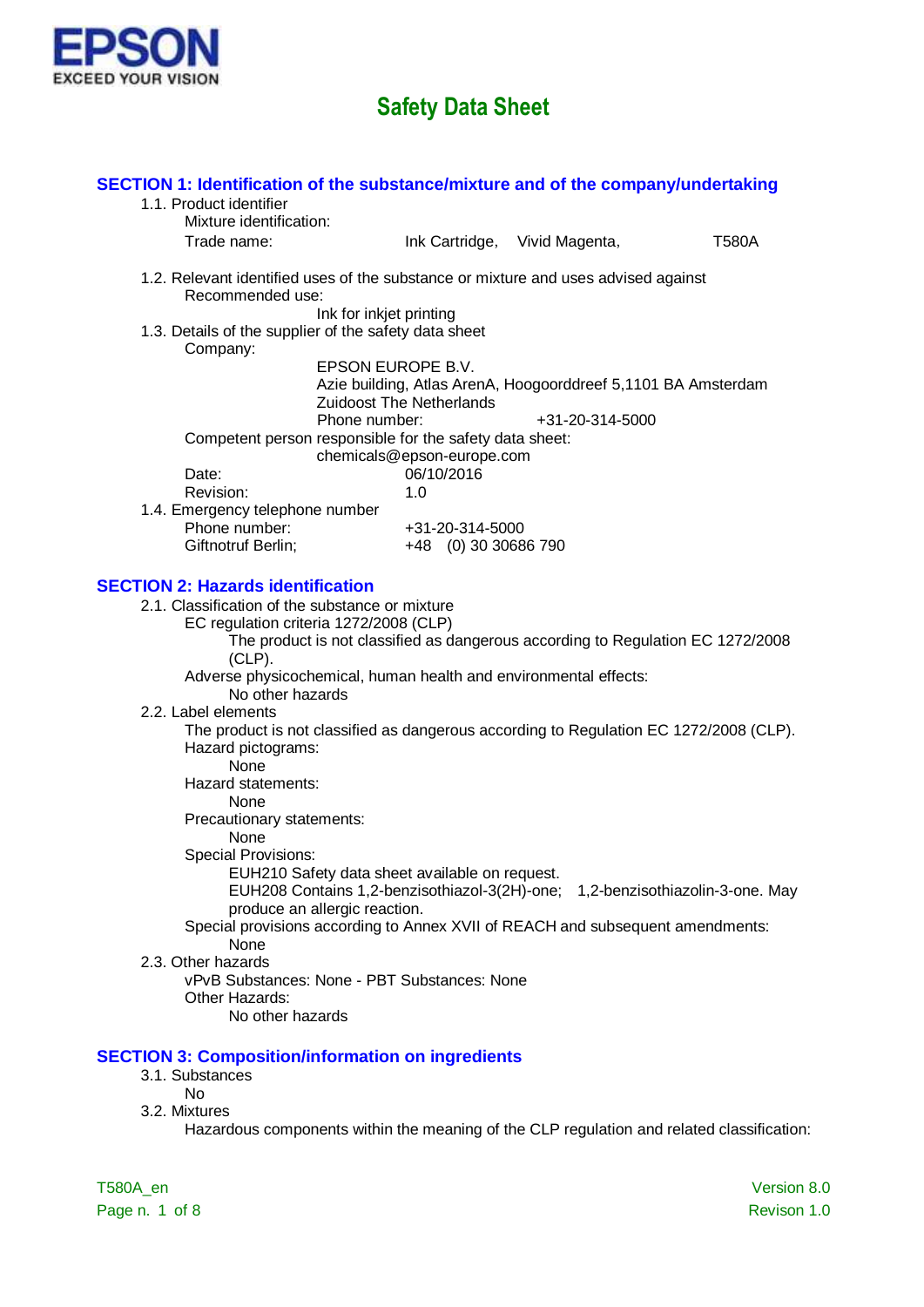

| Qty             | <b>Name</b>                                                                              | <b>Ident. Number</b>            |                                                                          | <b>Classification</b>                                                                                                                                        |
|-----------------|------------------------------------------------------------------------------------------|---------------------------------|--------------------------------------------------------------------------|--------------------------------------------------------------------------------------------------------------------------------------------------------------|
| $50\%$ ~<br>65% | Water                                                                                    | CAS:<br>EC:                     | 7732-18-5<br>231-791-2                                                   | The product is not classified as<br>dangerous according to<br>Regulation EC 1272/2008 (CLP).                                                                 |
| $15% -$<br>20%  | Glycerol                                                                                 | CAS:<br>EC:                     | $56 - 81 - 5$<br>200-289-5                                               | The product is not classified as<br>dangerous according to<br>Regulation EC 1272/2008 (CLP).                                                                 |
| $1\% - 3\%$     | 2-[2-(2-butoxyethoxy)et<br>hoxy]ethanol;<br>TEGBE; triethylene<br>glycol monobutyl ether | Index<br>number:<br>CAS:<br>EC: | 603-183-00-0<br>143-22-6<br>205-592-6<br>REACH No.: 01-21194751<br>07-38 | ◇<br>3.3/1 Eye Dam. 1 H318                                                                                                                                   |
| 1% ~ 3%         | Triethanol amine                                                                         | CAS:<br>EC:                     | $102 - 71 - 6$<br>203-049-8                                              | The product is not classified as<br>dangerous according to<br>Regulation EC 1272/2008 (CLP).                                                                 |
| $< 0.05\%$      | 1,2-benzisothiazol-3(2<br>H)-one;<br>1,2-benzisothiazolin-3-<br>one                      | Index<br>number:<br>CAS:<br>EC: | 613-088-00-6<br>2634-33-5<br>220-120-9                                   | 3.1/4/Oral Acute Tox. 4 H302<br>3.2/2 Skin Irrit. 2 H315<br>3.3/1 Eye Dam. 1 H318<br>3.4.2/1-1A-1B Skin Sens.<br>1,1A,1B H317<br>4.1/A1 Aquatic Acute 1 H400 |

#### **SECTION 4: First aid measures**

- 4.1. Description of first aid measures
	- In case of skin contact:
		- Wash with plenty of water and soap.
		- In case of eyes contact:

In case of contact with eyes, rinse immediately with plenty of water and seek medical advice.

In case of Ingestion:

Do not under any circumstances induce vomiting. OBTAIN A MEDICAL EXAMINATION IMMEDIATELY.

- In case of Inhalation:
	- Remove casualty to fresh air and keep warm and at rest.
- 4.2. Most important symptoms and effects, both acute and delayed None
- 4.3. Indication of any immediate medical attention and special treatment needed Treatment: None

#### **SECTION 5: Firefighting measures**

- 5.1. Extinguishing media
	- Suitable extinguishing media:
		- Water.

Carbon dioxide (CO2).

Extinguishing media which must not be used for safety reasons:

- None in particular.
- 5.2. Special hazards arising from the substance or mixture

Page n. 2 of 8 Revison 1.0

T580A\_en Version 8.0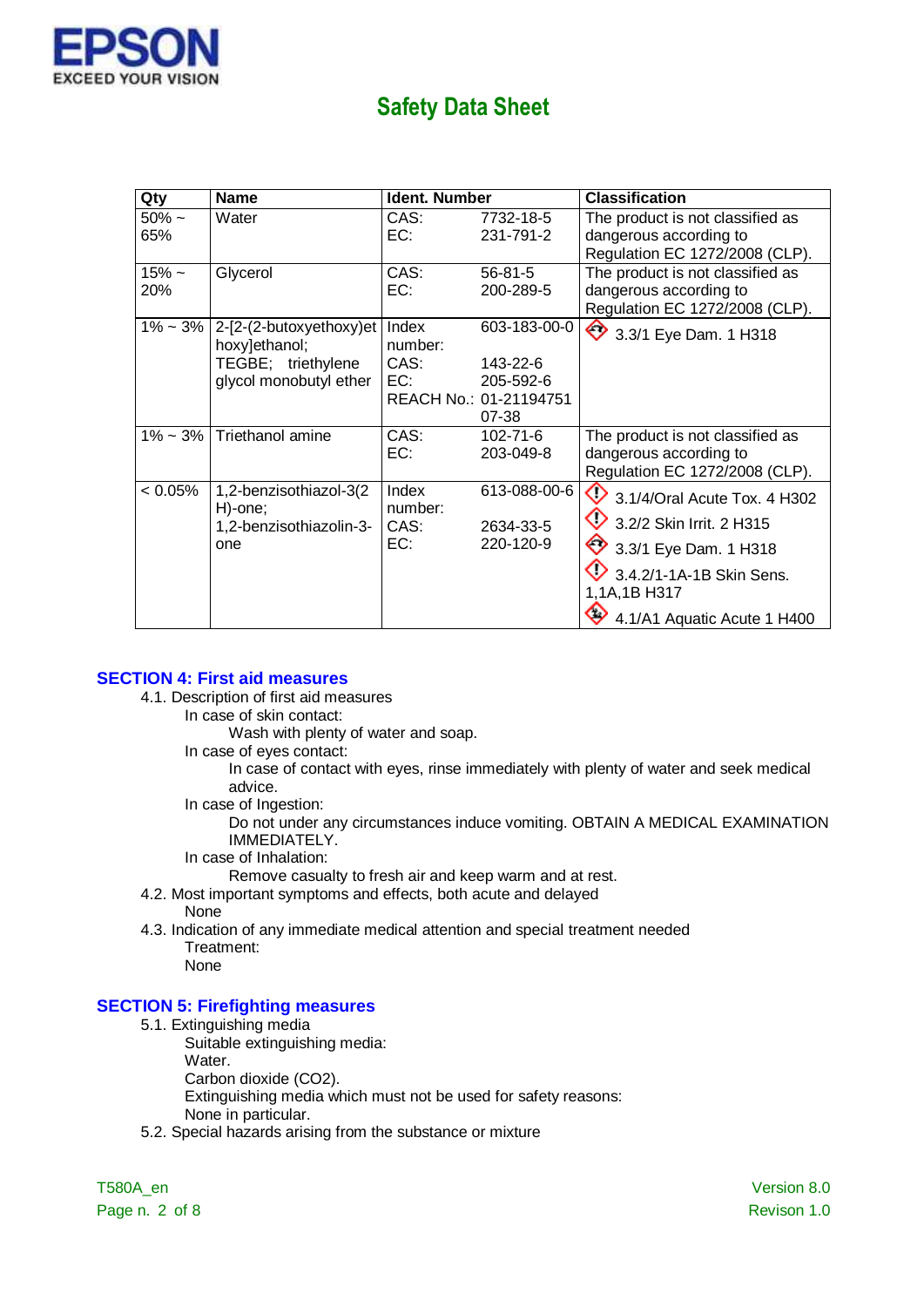

Do not inhale explosion and combustion gases.

Burning produces heavy smoke.

- 5.3. Advice for firefighters
	- Use suitable breathing apparatus .

Collect contaminated fire extinguishing water separately. This must not be discharged into drains.

Move undamaged containers from immediate hazard area if it can be done safely.

### **SECTION 6: Accidental release measures**

- 6.1. Personal precautions, protective equipment and emergency procedures Wear personal protection equipment.
	- Remove persons to safety.

See protective measures under point 7 and 8.

6.2. Environmental precautions Do not allow to enter into soil/subsoil. Do not allow to enter into surface water or drains. Retain contaminated washing water and dispose it. In case of gas escape or of entry into waterways, soil or drains, inform the responsible authorities.

Suitable material for taking up: absorbing material, organic, sand

- 6.3. Methods and material for containment and cleaning up Wash with plenty of water.
- 6.4. Reference to other sections See also section 8 and 13

### **SECTION 7: Handling and storage**

7.1. Precautions for safe handling

Avoid contact with skin and eyes, inhalation of vapours and mists. Do not eat or drink while working.

See also section 8 for recommended protective equipment.

7.2. Conditions for safe storage, including any incompatibilities

- Keep away from food, drink and feed. Incompatible materials: None in particular. Instructions as regards storage premises: Adequately ventilated premises.
- 7.3. Specific end use(s) None in particular

### **SECTION 8: Exposure controls/personal protection**

- 8.1. Control parameters
	- Glycerol CAS: 56-81-5
		- OEL Type: OSHA LTE: 5 mg/m3 Notes: PEL, as mist, respirable fraction

- OEL Type: OSHA - LTE: 15 mg/m3 - Notes: PEL, as mist, total dust

- DNEL Exposure Limit Values
	- No data available
- PNEC Exposure Limit Values

2-[2-(2-butoxyethoxy)ethoxy]ethanol; TEGBE; triethylene glycol monobutyl ether - CAS: 143-22-6

Target: Fresh Water - Value: 1.5 mg/l

Target: Freshwater sediments - Value: 5.77 mg/kg

Target: Marine water - Value: 0.15 mg/l

Target: Marine water sediments - Value: 0.13 mg/kg

Target: Microorganisms in sewage treatments - Value: 200 mg/l

8.2. Exposure controls

Page n. 3 of 8 Revison 1.0

T580A\_en Version 8.0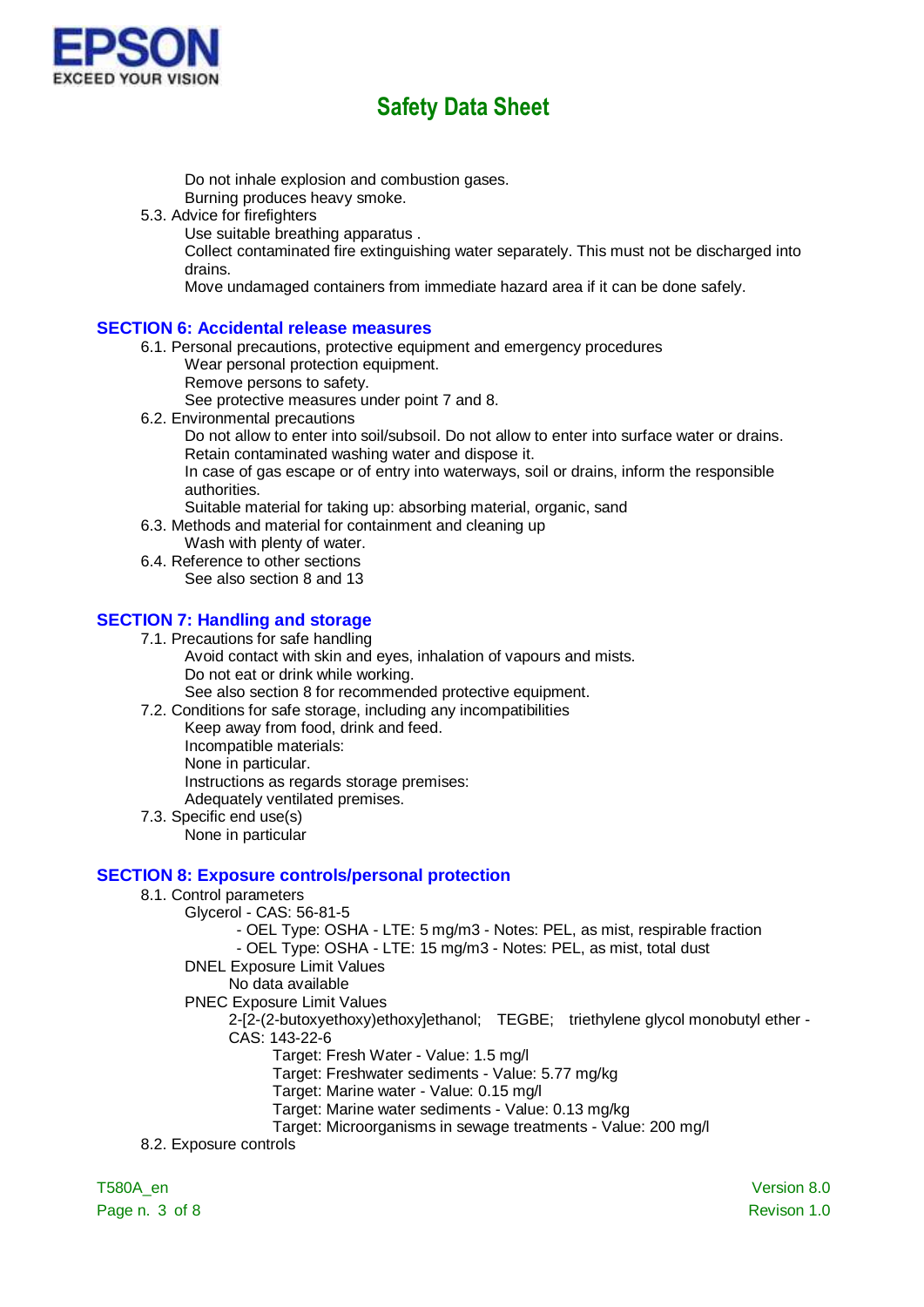

Eye protection: Not needed for normal use. Anyway, operate according good working practices. Protection for skin: No special precaution must be adopted for normal use. Protection for hands: Not needed for normal use. Respiratory protection: Not needed for normal use. Thermal Hazards: None Environmental exposure controls: None Appropriate engineering controls: None

### **SECTION 9: Physical and chemical properties**

| 9.1. Information on basic physical and chemical properties |                                   |
|------------------------------------------------------------|-----------------------------------|
| Appearance and colour:                                     | Magenta Liquid                    |
| Odour:                                                     | Slightly                          |
| Odour threshold:                                           | No data available                 |
| pH:                                                        | $8.2 - 9.6$<br>at 20 $^{\circ}$ C |
| Melting point / freezing point:                            | -17.7 °C                          |
| Initial boiling point and boiling range:                   | No data available                 |
| Solid/gas flammability:                                    | No data available                 |
| Upper/lower flammability or explosive limits:              | No data available                 |
| Vapour density:                                            | No data available                 |
| Flash point:                                               | No data available                 |
| Evaporation rate:                                          | No data available                 |
| Vapour pressure:                                           | No data available                 |
| Relative density:                                          | at 20 °C<br>1.072                 |
| Solubility in water:                                       | Complete                          |
| Solubility in oil:                                         | No data available                 |
| Partition coefficient (n-octanol/water):                   | No data available                 |
| Auto-ignition temperature:                                 | No data available                 |
| Decomposition temperature:                                 | No data available                 |
| Viscosity:                                                 | < 5 mPa•s<br>at 20 $\degree$ C    |
| Explosive properties:                                      | No data available                 |
| Oxidizing properties:                                      | No data available                 |
| 9.2. Other information                                     |                                   |
| Miscibility:                                               | No data available                 |
| Fat Solubility:                                            | No data available                 |
| Conductivity:                                              | No data available                 |

#### **SECTION 10: Stability and reactivity**

- 10.1. Reactivity
- Stable under normal conditions 10.2. Chemical stability
- Stable under normal conditions
- 10.3. Possibility of hazardous reactions None
- 10.4. Conditions to avoid Stable under normal conditions.
- 10.5. Incompatible materials None in particular.

Page n. 4 of 8 Revison 1.0

T580A\_en Version 8.0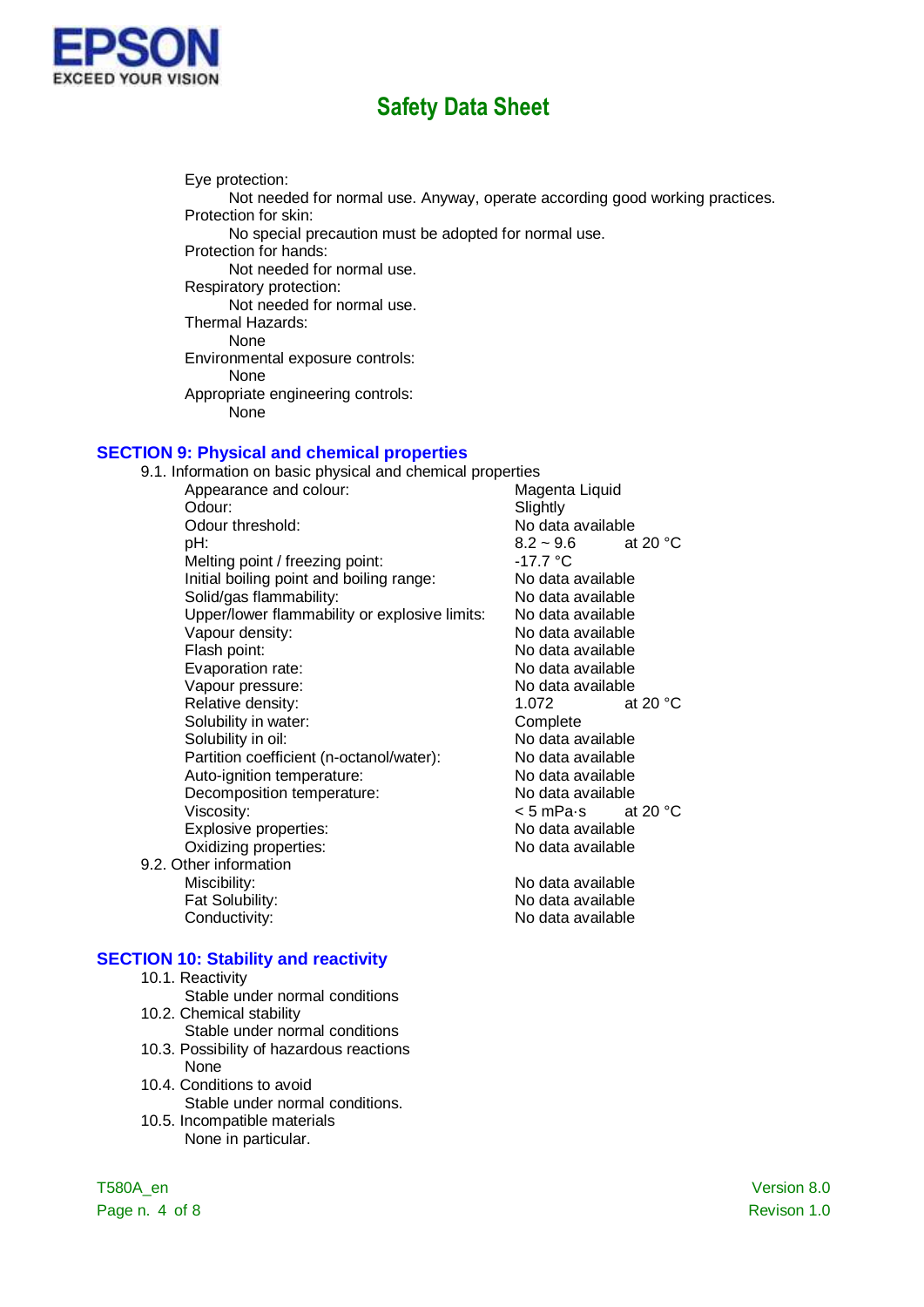

10.6. Hazardous decomposition products None.

#### **SECTION 11: Toxicological information**

- 11.1. Information on toxicological effects
	- Toxicological information of the mixture:

No data available

Toxicological information of the main substances found in the mixture:

Glycerol - CAS: 56-81-5

a) acute toxicity:

Test: LD50 - Route: Oral - Species: Guinea pig = 7750 mg/kg - Source: Journal of Industrial Hygiene and Toxicology. Vol. 23, Pg. 259, 1941

Test: LDLo - Route: Oral - Species: Human = 1428 mg/kg - Source: "Toxicology of Drugs and Chemicals," Deichmann, W.B., New York, Academic Press, Inc., 1969Vol. -, Pg. 288, 1969. - Notes: BEHAVIORAL: HEADACHE

GASTROINTESTINAL: NAUSEA OR VOMITING

2-[2-(2-butoxyethoxy)ethoxy]ethanol; TEGBE; triethylene glycol monobutyl ether - CAS: 143-22-6

a) acute toxicity:

Test: LD50 - Route: Dermal - Species: Rabbit = 3.54 ml/kg - Source: American Industrial Hygiene Association Journal. Vol. 23, Pg. 95, 1962.

Test: LD50 - Route: Oral - Species: Rat = 5300 mg/kg - Source: Office of Toxic Substances Report. Vol. OTS,

Triethanol amine - CAS: 102-71-6

a) acute toxicity:

Test: LD50 - Route: Oral - Species: Guinea pig = 2200 mg/kg - Source: "Toxicometric Parameters of Industrial Toxic Chemicals Under Single Exposure," Izmerov, N.F., et al., Moscow, Centre of International Projects, GKNT, 1982Vol. -, Pg. 114, 1982.

Test: LD50 - Route: Oral - Species: Mouse = 5846 mg/kg - Source: Science Reports of the Research Institutes, Tohoku University, Series C: Medicine. Vol. 36(1-4), Pg. 10, 1989. - Notes: GASTROINTESTINAL: "HYPERMOTILITY, DIARRHEA" KIDNEY, URETER, AND BLADDER: OTHER CHANGES BEHAVIORAL: CONVULSIONS OR EFFECT ON SEIZURE THRESHOLD

If not differently specified, the information required in Regulation (EU) 2015/830 listed below must be considered as 'No data available':

- a) acute toxicity;
- b) skin corrosion/irritation;
- c) serious eye damage/irritation;
- d) respiratory or skin sensitisation;
- e) germ cell mutagenicity;
- f) carcinogenicity;
- g) reproductive toxicity;
- h) STOT-single exposure;
- i) STOT-repeated exposure;
- j) aspiration hazard.

#### **SECTION 12: Ecological information**

- 12.1. Toxicity
	- Adopt good working practices, so that the product is not released into the environment. No data available
- 12.2. Persistence and degradability No data available

T580A\_en Version 8.0 Page n. 5 of 8 Revison 1.0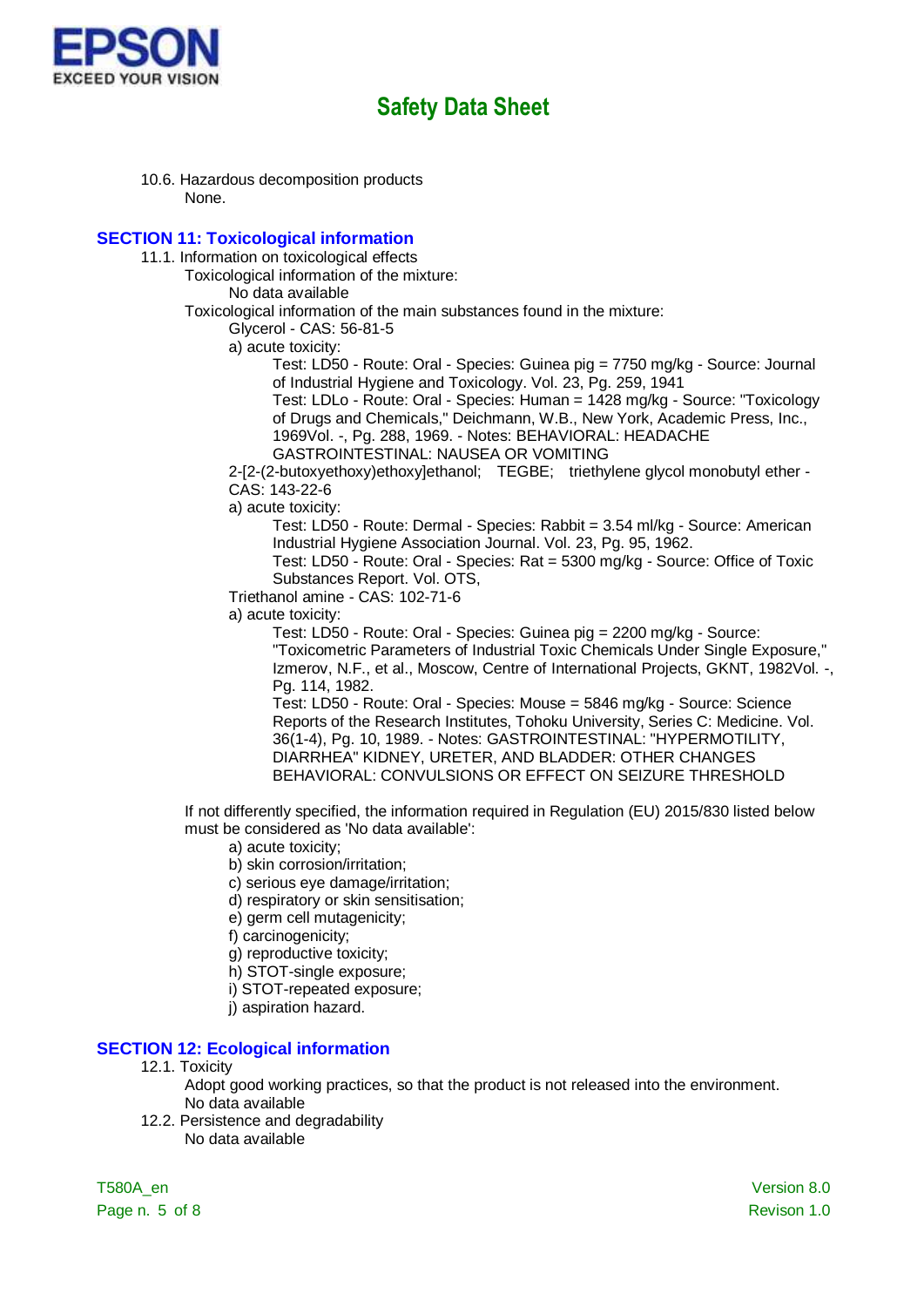

- 12.3. Bioaccumulative potential No data available
- 12.4. Mobility in soil
	- No data available
- 12.5. Results of PBT and vPvB assessment vPvB Substances: None - PBT Substances: None
- 12.6. Other adverse effects None

## **SECTION 13: Disposal considerations**

- 13.1. Waste treatment methods
	- Recover if possible. In so doing, comply with the local and national regulations currently in force.

## **SECTION 14: Transport information**

14.1. UN number

Not classified as dangerous in the meaning of transport regulations.

- 14.2. UN proper shipping name No data available
- 14.3. Transport hazard class(es) No data available
- 14.4. Packing group No data available
- 14.5. Environmental hazards No data available
- 14.6. Special precautions for user
	- No data available
- 14.7. Transport in bulk according to Annex II of MARPOL73/78 and the IBC Code No data available

### **SECTION 15: Regulatory information**

15.1. Safety, health and environmental regulations/legislation specific for the substance or mixture Dir. 98/24/EC (Risks related to chemical agents at work)

Dir. 2000/39/EC (Occupational exposure limit values)

Regulation (EC) n. 1907/2006 (REACH)

Regulation (EC) n. 1272/2008 (CLP)

- Regulation (EC) n. 790/2009 (ATP 1 CLP) and (EU) n. 758/2013
- Regulation (EU) 2015/830
- Regulation (EU) n. 286/2011 (ATP 2 CLP)

Regulation (EU) n. 618/2012 (ATP 3 CLP)

Regulation (EU) n. 487/2013 (ATP 4 CLP)

- Regulation (EU) n. 944/2013 (ATP 5 CLP)
- Regulation (EU) n. 605/2014 (ATP 6 CLP)

Restrictions related to the product or the substances contained according to Annex XVII Regulation (EC) 1907/2006 (REACH) and subsequent modifications:

#### Restrictions related to the product:

No restriction.

Restrictions related to the substances contained:

- No restriction.
- Where applicable, refer to the following regulatory provisions :

Directive 2003/105/CE ('Activities linked to risks of serious accidents') and subsequent amendments.

Regulation (EC) nr 648/2004 (detergents).

1999/13/EC (VOC directive)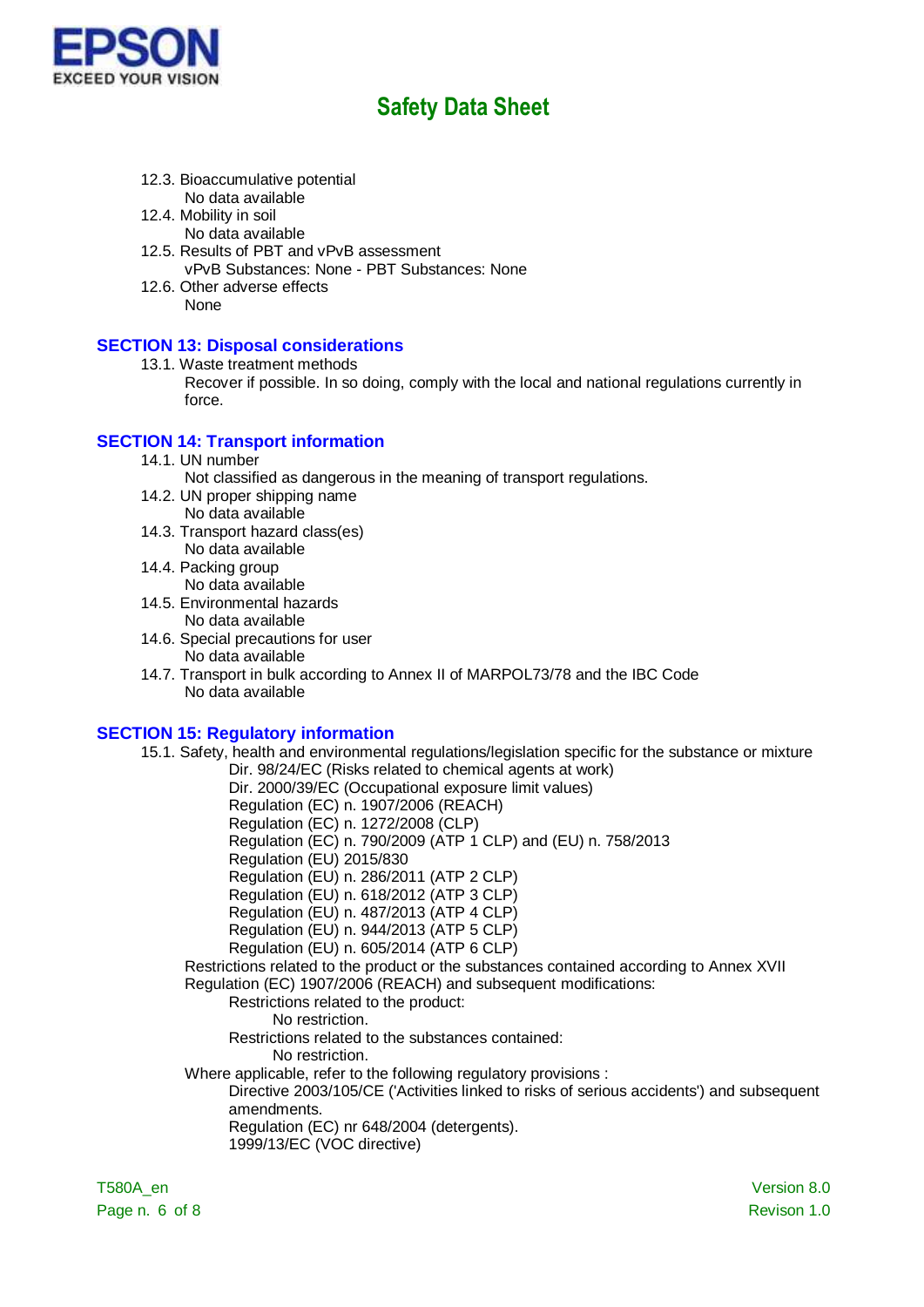

Provisions related to directives 82/501/EC(Seveso), 96/82/EC(Seveso II):

No data available

15.2. Chemical safety assessment

No

### **SECTION 16: Other information**

Full text of phrases referred to in Section 3:

H318 Causes serious eye damage.

H302 Harmful if swallowed.

H315 Causes skin irritation.

H317 May cause an allergic skin reaction.

H400 Very toxic to aquatic life.

| <b>Hazard class and</b> | Code                | <b>Description</b>                   |
|-------------------------|---------------------|--------------------------------------|
| hazard category         |                     |                                      |
| Acute Tox. 4            | 3.1/4/Oral          | Acute toxicity (oral), Category 4    |
| Skin Irrit. 2           | 3.2/2               | Skin irritation, Category 2          |
| Eye Dam. 1              | 3.3/1               | Serious eye damage, Category 1       |
| Skin Sens. 1,1A,1B      | $3.4.2/1 - 1A - 1B$ | Skin Sensitisation, Category 1,1A,1B |
| Aquatic Acute 1         | 4.1/A1              | Acute aquatic hazard, category 1     |

This safety data sheet has been completely updated in compliance to Regulation 2015/830. This document was prepared by a competent person who has received appropriate training. Main bibliographic sources:

ECDIN - Environmental Chemicals Data and Information Network - Joint Research Centre, Commission of the European Communities

SAX's DANGEROUS PROPERTIES OF INDUSTRIAL MATERIALS - Eight Edition - Van Nostrand Reinold

CCNL - Appendix 1

Insert further consulted bibliography

The information contained herein is based on our state of knowledge at the above-specified date. It refers solely to the product indicated and constitutes no guarantee of particular quality. It is the duty of the user to ensure that this information is appropriate and complete with respect to the specific use intended.

This Safety Data Sheet cancels and replaces any preceding release.

| ADR:        | European Agreement concerning the International Carriage of<br>Dangerous Goods by Road. |
|-------------|-----------------------------------------------------------------------------------------|
| CAS:        | Chemical Abstracts Service (division of the American Chemical<br>Society).              |
| CLP:        | Classification, Labeling, Packaging.                                                    |
| DNEL:       | Derived No Effect Level.                                                                |
| EINECS:     | European Inventory of Existing Commercial Chemical Substances.                          |
| GefStoffVO: | Ordinance on Hazardous Substances, Germany.                                             |
| GHS:        | Globally Harmonized System of Classification and Labeling of<br>Chemicals.              |
| IATA:       | International Air Transport Association.                                                |
| IATA-DGR:   | Dangerous Goods Regulation by the "International Air Transport<br>Association" (IATA).  |
| ICAO:       | International Civil Aviation Organization.                                              |
| ICAO-TI:    | Technical Instructions by the "International Civil Aviation Organization"<br>(ICAO).    |
| IMDG:       | International Maritime Code for Dangerous Goods.                                        |